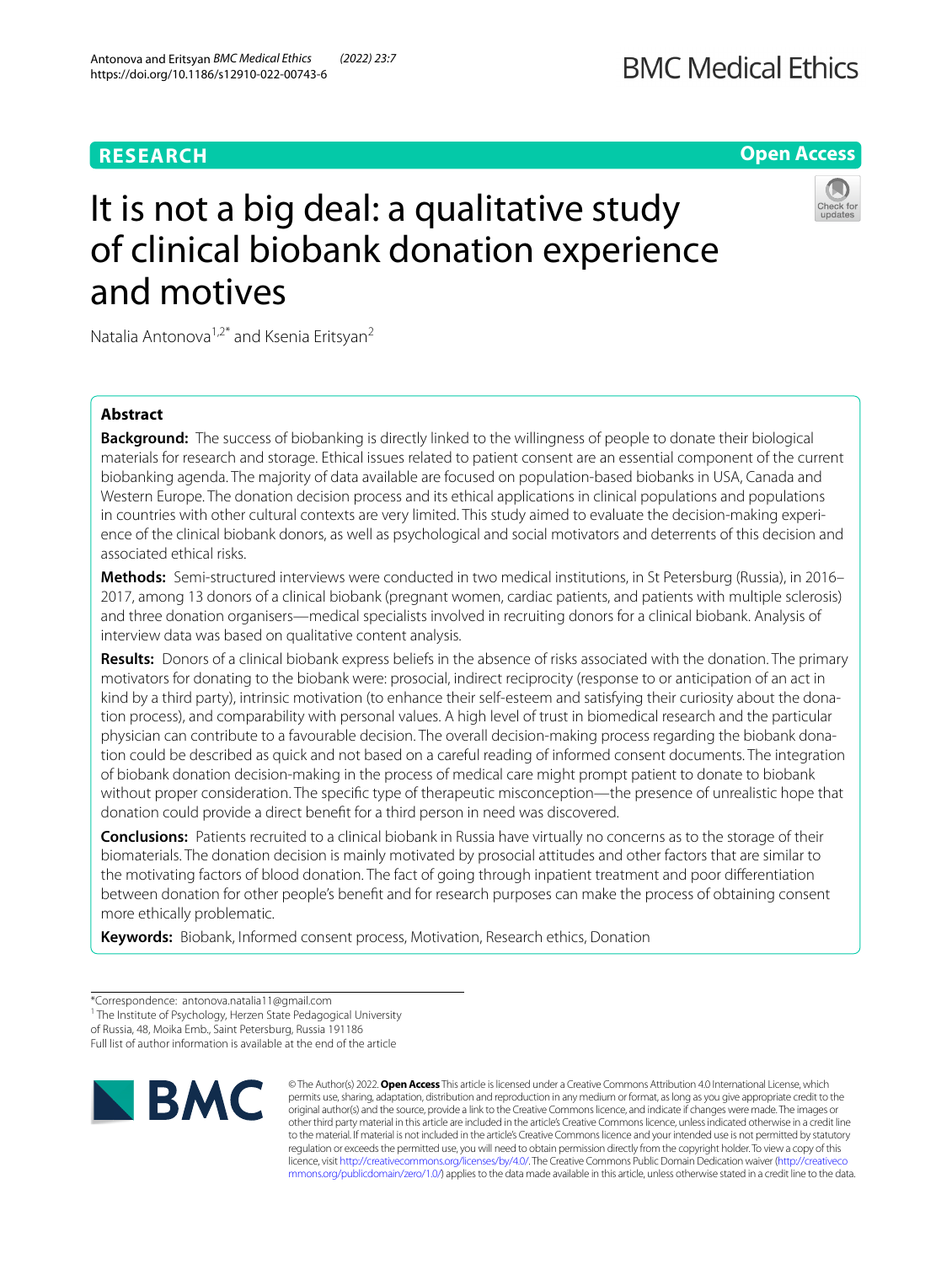# **Background**

Today considerable efforts are being made to create biobanks—specialised storages of human biological samples and associated data for use in research and medicine. Biobanks are an important resource in public healthcare, as they are relevant for medical and biological studies, for meeting challenges of evidence-based medicine and developing new diagnostics methods and treatments, and other purposes  $[1, 2]$  $[1, 2]$  $[1, 2]$  $[1, 2]$ . There are various classifications of biobank, as the term is quite new, and there is no single, universally accepted definition  $[3, 4]$  $[3, 4]$  $[3, 4]$ . According to the widely accepted classifcation, developed by Biobanking and Biomolecular Resources Research Infrastructure, biobanks are divided into two main types: (1) population biobanks (prospective biobanks with a focus on studying various populations or social groups); (2) clinical biobanks (banks of tissue samples and clinical data for the study of diseases) [\[5](#page-9-4)]. All residents of an area can be donors for the former group of biobanks, while those who sufer from specifc conditions or who have clinical specificities can be donors for the latter group.

The term "biobanking" covers not only the biobank infrastructure itself, sample collection, biosample data, engineering, and technological solutions, but also extends to the whole range of social, legal, and ethical problems that must be resolved as biobanks develop  $[6–10]$  $[6–10]$ . Ethical concerns may incorporate compliance with recognisable standards, robust systems for stakeholder engagement, meaningful consent processes, strategic and authentic communication, and attention to the just distribution of research benefts [\[11](#page-9-7)]. Overall, the success of biobanking, whether population or clinical, is directly linked to the willingness of people to donate their biological materials for research and storage. Thus, the availability of voluntary donors is the cornerstone of biobanking [\[12\]](#page-9-8). In this regard, informed consent is one of the most discussed topics in the context of biobank research [[13\]](#page-9-9).

Most biobanks are located in the United States or Europe [\[14\]](#page-9-10), which means that much of the information we know about the ethical, social, and psychological aspects of biobank recruitment may not be entirely applicable to biobank systems in other regions of the world.

What do we know about the biobank donors' motivation and informed consent process? There are some common biobank donors' motives identifed in the research literature—namely, altruism, reciprocity, an expectation of personal beneft through new therapies, direct feedback of study results, the clinical encounter surrounding the donation (e.g., a test or physical examination), and material compensation  $[15]$  $[15]$  $[15]$ . There is also evidence that donor decisions are strictly determined by the donor classifcation. Cohort studies show that representatives of the general population have a less favourable attitude to donations, compared with cancer patients, who registered the most interest, and relatives of deceased patients, who were least interested in donation. The more acute a person's need for the results of medical research, the more likely they express positive attitudes towards donation [[16\]](#page-9-12).

Today, in Russia, biobanking is rapidly developing [\[17](#page-9-13)], while ethical and legal issues of biobanking, related to personal data protection and anonymization, informed consent, and biomaterial usage rights, have not yet received broader public discussion [\[18](#page-10-0)].

There is still minimal knowledge about Russian biobank donors' motivation and experience [[18](#page-10-0)[–20](#page-10-1)]. In 2014, a study among Russian University students showed a little awareness regarding biobanks (21%), together with a relatively high level of willingness of the Russian youth to donate to that (74%); a minimal impact of value orientations, and the lack of infuence of socio-demographic variables on the willingness to donate  $[20]$  $[20]$  $[20]$ . The predictive factors of willingness to biobank donation, among Russian university students and researchers, were awareness of the biobank, approval of members of their close social environment, donation fees, and the type of biological material requested [[21\]](#page-10-2). No studies on clinical biobank donations in Russia have been found.

The purpose of this paper is to study the process of giving informed consent to donate biomaterials to a Russian clinical biobank among patients of diferent nosological groups as well as to describe the motives for donation and associated ethical applications.

## **Methods**

Our study design was a qualitative study. A maximum variation sampling strategy was applied to recruit participants for the study [[22\]](#page-10-3). We ensured that the sample of selected interviewees was heterogeneous [[23\]](#page-10-4). Between May 2016 and June 2017, the semi-structured interviews  $(n=16)$  were conducted in two medical institutions in St. Petersburg (Russia) among:

- 13 donors of a clinical biobank (D). Their average age was 41 years (ranging between 26 and 67 years) and 4 out of 13 were male. Donors belonged to the following nosological groups of patients: 1) gynaecological profile (pregnant women  $(n=6)$ : without abnormalities and with toxaemia;); 2) cardiological profle (myocardial infarction—acute coronary syndrome;  $n=4$ ), 3) patients with multiple sclerosis  $(n=3)$ . The education level of the respondents was different—just more than half  $(n=9)$ reported having a university degree;

- 3 donation organisers (ORG)—medical specialists involved in clinical biobank donor recruitment (2 men and 1 woman). We included this group in the study since the donors' sample might be skewed towards those who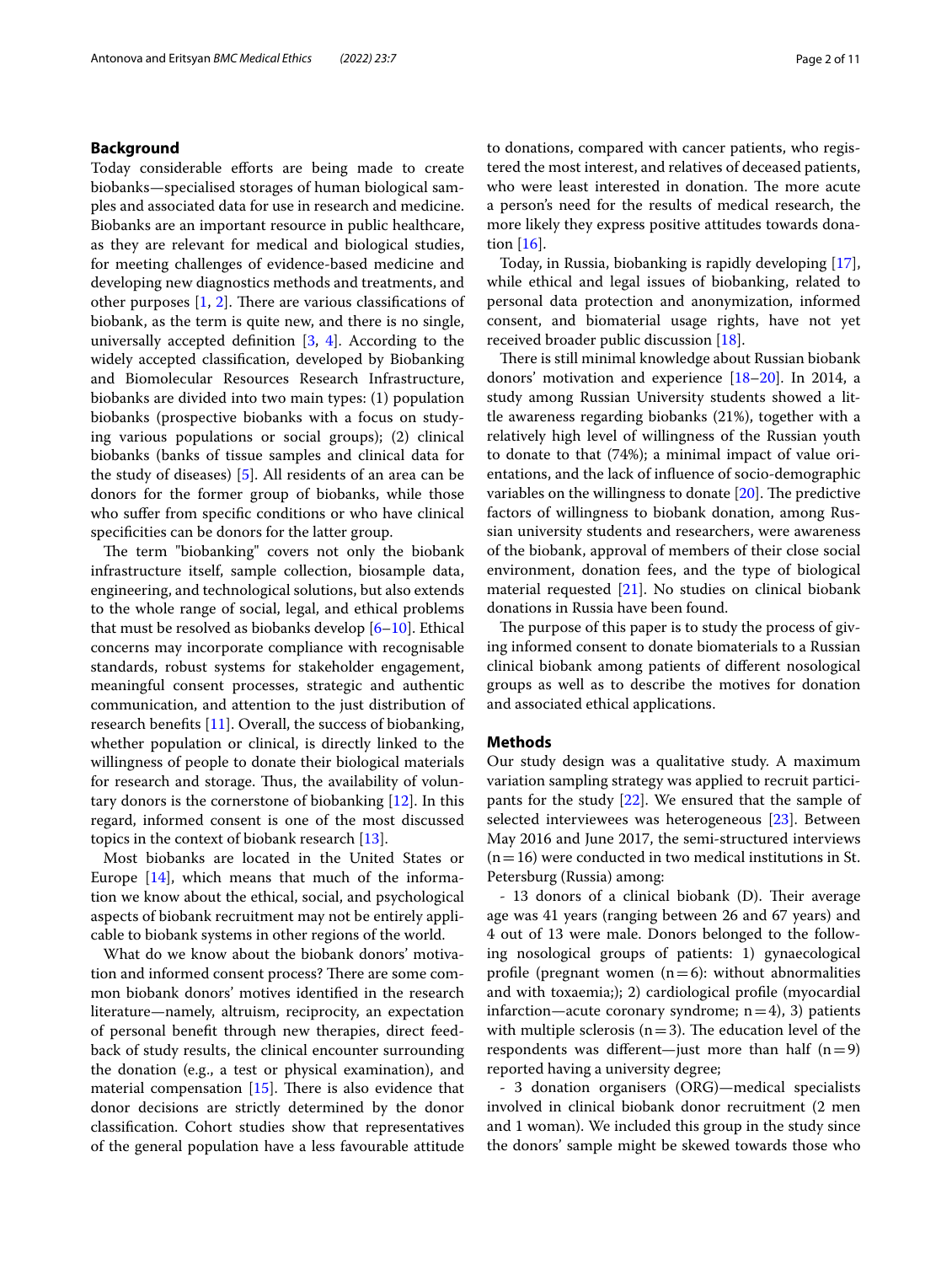are more willing to collaborate or have more chances to be found in the medical institutions at the time of the data collection. Therefore, by providing information about their recruitment experience, the group of donation organisers here serves as a proxy for the (potential) biobank donors, including those who did not agree to donate and were unwilling or unable to participate in the interview.

Sampling of the donors and donation organisers was purposive. The inclusion criteria for donors for the study were: the fact of clinical biobank donation; that this donation was made no more than a week earlier; a donor belonging to one of the three nosological groups (women in labour, cardiological profle, patients with multiple sclerosis). For organisers, the inclusion criteria was being a medical specialist who supervised biobank recruitment in the particular nosological group.

Two female interviewers, with a degree in psychology, conducted semi-structured interviews. All interviews were tape recorded. Interviewers, themselves, made the transcripts of interviews. Two project staf members independently generated lists of secondary codes based on the transcripts. The lists were merged, following discussion, to defne a single list of secondary codes. Interviewers and researchers were not afliated to the medical organisations, where donors and organisers were interviewed. No relationship with participants was established before the study.

The interviews with donors were focused on was their experiences of biobank donation, interviews with organisers – on the practices and experiences of recruiting participants for the study. Interviewees provided their written consent and were assured that all provided information would be kept confidential. The interviews were semi-structured, with open questions being used, to encourage the interviewees to talk about their experiences in their own words. The interview guides are presented in Additional fle [1.](#page-9-14)

The data was collected at the clinic. The conditions were created so that, besides the participants and researchers, no one was present at the interview. No interviews were repeated. During the research, audio recordings were made to collect data, and feld notes were collected after the interviews. The average interview length was 15 min. Transcripts were not provided to participants for any further comment and/or correction.

The data was analysed, using qualitative content analysis, which consists of systematic search and description of the meanings of qualitative data of diferent types [[24\]](#page-10-5).

Since taxonomies for the biobank donation motivation are absent, we assumed that the closest possible analogue for which such taxonomies already designed could be a decision on blood donation. This type of prosocial behaviour is close in terms of being health-related and the type of procedures involved. At the same time, it considerably difers at least in several ways. First, in terms of when and who would receive the main benefts from the donation: the society, or a particular recipient (patient), second – in the amount of effort needed to provide the material (integrated or not in the course of treatment), third—in the incentives involved (usually no for biobank donors but might be something like lunch and days of for blood donors). Also, while blood donation has a long history and is well known by society members, people might have no beliefs and opinions about biobanks or be concerned about risks associated with biomaterials storage.

In this regard, we used the taxonomy of motives and deterrents to blood donation, by Bednall and Bove [\[25](#page-10-6)], as a starting point for building a code system. According to this taxonomy, donation motivators are prosocial motivation, perceived a need for donation, incentives, indirect reciprocity, intrinsic motivation, personal values, social norms and marketing communications. In addition to the pre-defned themes, emergent themes were explored and then added to the taxonomy.

# **Results**

We distinguished two main themes relating to the decision making experience of the clinical biobank donors. One theme pertained to the informed consent process and the circumstances of the donor decision-making, the other—to biobank donation motivators and deterrents. The donation organisers' perspective is presented separately in the end of each theme.

I. Informed consent and the circumstances of the donor decision-making

*Informed consent process.* The information on the opportunity for biobank donation was provided to patients orally by the doctor in charge of their case, and, in other cases, by the medical staff of institutions, where potential donors were having inpatient treatment. In addition, the written informed consent form was provided.

All but one of the donors confrmed that they were ofered an informed consent form. Depending on the disease, the informed consent form consisted of 3–7 pages. It consisted of standard sections including study purpose, participants, research methods, storage of biological material and process for transferring encoded materials, information about the absence of remuneration for participation and possible risks. In 7 cases, patients read the document on their own, fve patients reported that it was read out orally by a medical specialist. It should be noted that, sometimes, patients claimed they examined the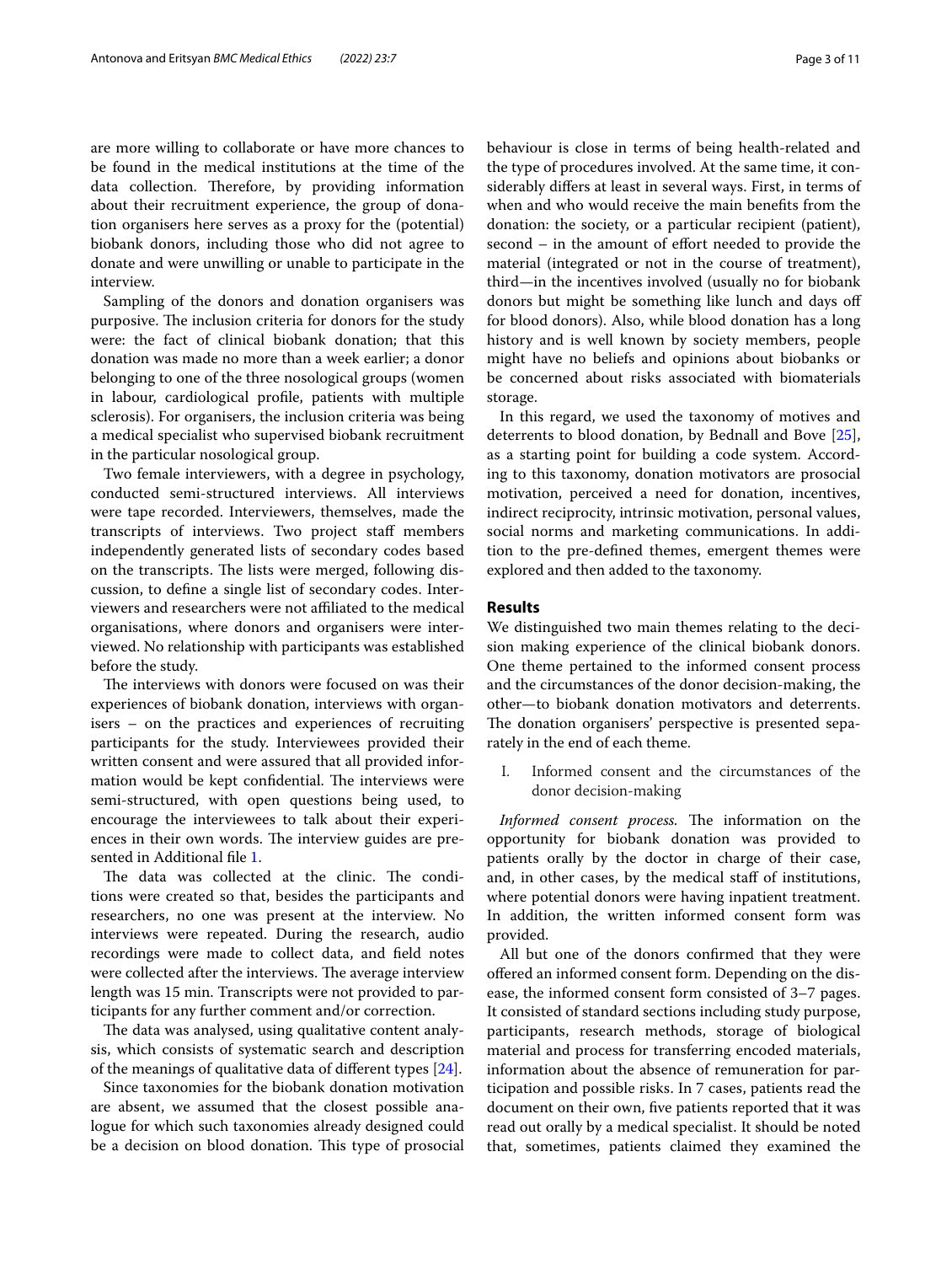printed document cursorily and were inattentive. Various factors can afect the way a patient examines the document—these include personal factors (e.g., a developed approach to working with documents and contracts), and situational ones. Cursory reading was reported by those patients who had to sign many treatment-related documents during their treatment consultation (in- and outpatients)—and those documents were usually associated with more serious risks.

*"I don't particularly read the documents recently, I read selectively what is written there as there was too much information to read," (D. 3). "I read when I signed it, but I didn't pay attention to* 

*the information itself". "I had a lot of documents on treatment and something else," (D. 13).*

In some cases, the informed consent on biobank donation was examined together with the discussion of other medical procedures.

*"While discussing a surgical procedure, a caesarean section, we discussed other topics and spoke about documents" (D. 1).*

Also, a donor's physical condition was an additional factor that afected how detailed they studied the informed consent form:

*"while being in reanimation would you read the informed consent? - I had such a condition..." (D. 10).*

Most of the informants remembered that the signing of informed consent itself preceded the donation. However, two donors (a woman in labour and a patient with multiple sclerosis) found it difficult to remember whether they had signed the informed consent form, and three donors (all belonging to the nosological group of women in labour) said they did not sign the informed consent form.

The informants noted that, when they got acquainted with the informed consent, they either understood everything, or they did not want to go into details. Several patients (9 out of 13) did not have questions after examining the informed consent form. Should patients have questions, they were directed to the medical staff of medical institutions; the answers of the specialists satisfed all the donors. The questions regarded either the type of the collected material, the possibility of being a donor with a particular disease in the past (hepatitis in childhood), and clarifcations of who would be a donor—a mother or child (in the nosological group of pregnant women). The questions which donors asked were also related to the research and the project under which it was conducted.

The most common emotional reactions of donors, to the proposal to donate the biomaterial, were calm and indiference—eight respondents indicated thus.

*"I treat it consciously, calmly, without any emotions," (D. 13).*

Two donors noted that they felt interested.

Fears or hesitations were uncommon for patients, at the moment of deciding to become a donor. Only three donors mentioned them. Hesitations were associated with the childhood illness (hepatitis), which, according to the patient, could prevent her from donation, with fear of making a mistake that a newborn child should become a donor, fear of fnding out bad news upon the medical examination results.

The time taken to decide to donate, for most donors, ranged from a few seconds to 15 min. Only one patient decided on donation, taking a full day. One of the patients (a woman with multiple sclerosis) associated the long time required by her, to decide on donation, with her hesitations and fears of the upcoming testing and its results.

*"they simply said, I would undergo a medical examination, and I thought I hardly needed it. Do I really need to fnd out bad news? - I'd rather not know it" (D. 12).*

In one case, a respondent said that she decided, in advance, to become a stem cell donor, and the proposal to become a biobank donor seemed, to her, a suitable replacement.

*"When I give birth to a child, I need to call somewhere, I want them to take my placenta ... because when I came here in (name of the Institute) for an open-door day, there were representatives of (name of the Cell Bank). ... at that moment I decided I would be a donor", (D. 1).*

While deciding on biobank donation, fve donors sought advice. All respondents who sought advice were women (four women in labour and one woman diagnosed with multiple sclerosis) and they consulted their husbands.

*"At that moment my husband was with me, he also agreed, I could say we made the decision together," (D. 2).*

We can assume that, since any medical manipulation can be associated with a potential risk for the child, most pregnant women considered it important to take a shared decision with the future father and, perhaps, to share responsibility. A patient with multiple sclerosis consulted her husband, who is a medical practitioner, trusting his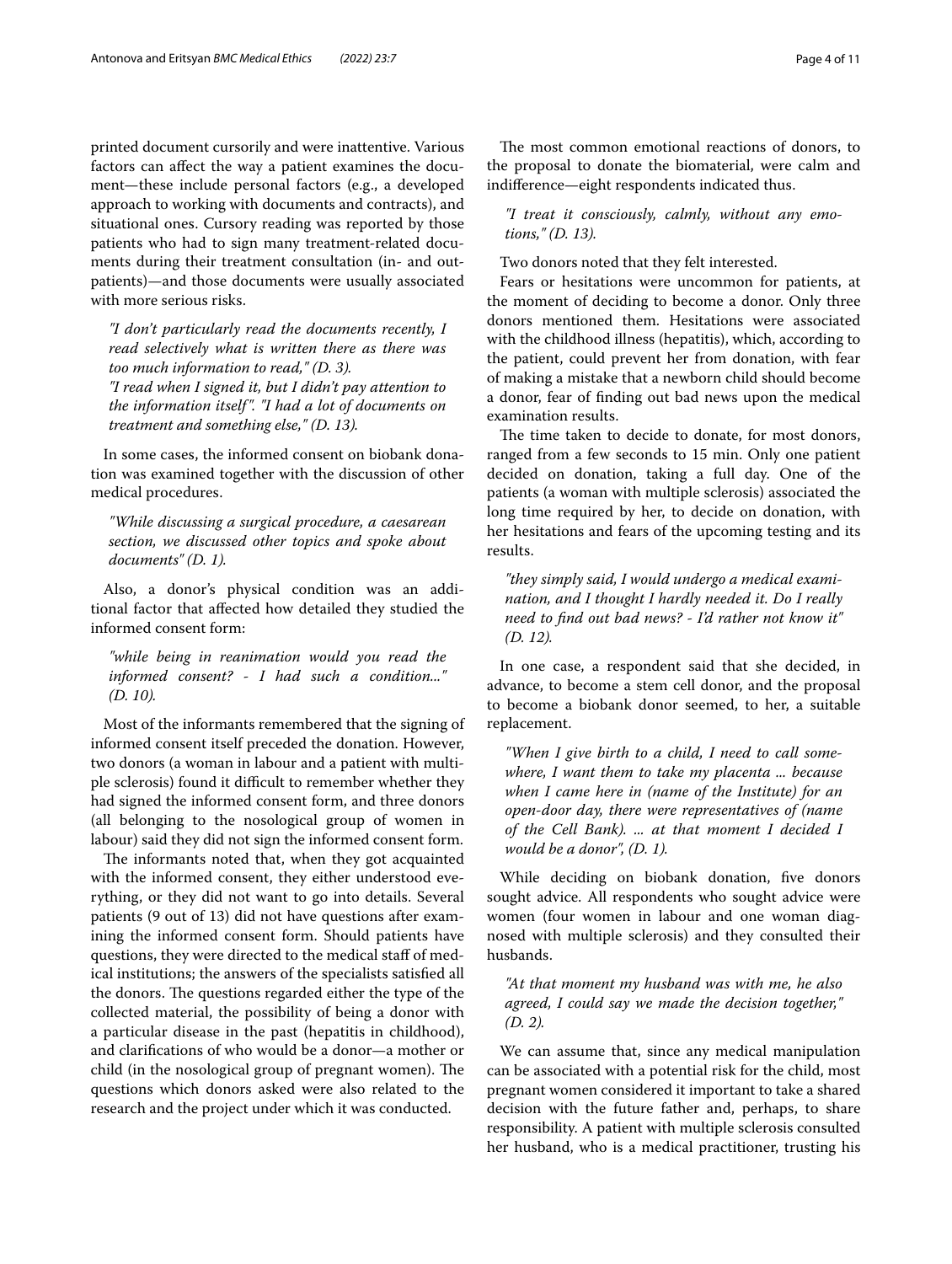professional opinion. In cases where family members were nearby, taking advice did not require additional eforts from donors.

*"Often people come to us with family members, we discuss this in the presence of family members. Sometimes family members make a decision for the patient, they say "you need it, participate" (ORG 2).*

*Process and circumstances of donation.* Biobank donors of the gynaecological profle did not always clearly differentiate between the types of material taken. While donors diagnosed with myocardial infarction and multiple sclerosis clearly spoke about blood donation, almost all donors of the gynaecological profle reported donation of the umbilical cord and/or placenta, while one donor reported donation of the afterbirth (D. 9).

*"Honestly, I don't remember. I just said, take it if you need it. A peace of placenta, venous blood, I think they took something from the cord ... Is it bad that I don't remember?" (D. 7).*

*"I remember they took a piece of placenta and a piece of cord... I'm not sure about the blood," (D. 1).*

According to donation organisers, they collected maternal venous blood, umbilical cord venous blood and placental tissue from women with complicated pregnancies.

One cardiological profle donor in this study had negative service experience. This donor expressed his dissatisfaction regarding the process of blood drawing, referring to the nurses' incompetence and lack of expertise.

*"Nurses there can't take your blood right, I had bruises everywhere, you know, both here and there. It was the only thing I didn't like. Both my arms were ruined. I also had to get shots later, but there was simply no place left," (D. 10).*

Other donors did not express any dissatisfaction regarding the process of donation.

*"No incidents, nothing, everything was on point," (D. 5).*

*Awareness of the biobank purpose.* Informed consent form included quite generic description of the biobank, highlighting that it combines analysis of diferent biological materials to study causes and course of the disease including genetic contribution, as well as to develop new methods of diagnosis, prevention and treatment. Although eight donors pointed out that the purpose of a biobank is to store biological material for scientifc research, donors often do not understand the purpose of this research.

*"I didn't think about it, I didn't ask. I think they are going to do some research... I still don't understand why they had to do it. I don't know what they are going to do next, or what for," (D. 3). "Someone needs it for their thesis," (D. 9).*

Clinical biobank donors do not always diferentiate the research goal from the goal of providing direct help to a specifc person in need of donor blood or an organ.

*"When something happens to a person and they need to fnd a donor quickly, frst of all they turn to this biobank," (D. 1).*

*"Q: So you think this biological material can be useful to somebody?*

*A: Yes, I hope it can. I mean, I hope nobody will need it, but if one day someone does, it will be great to know that it was useful and it happened to be at the right time at the right place," (D. 1).*

*"I guess it's that place where they store all this for several years and then use it for other people ... they use cord blood for treatment of some forms of cancer, there were many successful surgeries," (D. 6).*

Considering the positive connotation of the term, donation, (as in blood donation) in Russian culture, one patient called donation to a biobank "passive donation", since it does not result in saving lives directly.

*"We are not talking about saving lives here ... it's some kind of passive donation," (D. 7).*

*Awareness of the potential risks.* The informed consent form includes standard information about health-related risks related to medical procedures such as blood sampling. A special section also was devoted to the issue of data storage and protection.

Nevertheless all biobank donors clearly stated their opinion that biobank donation is not associated with any risks and revealed no concerns regarding data storage and protection.

*"I'm not concerned about the process, in fact. It doesn't hurt, you don't lose anything," (D. 8).*

Only one respondent expressed certain concerns about the risks associated with the process of taking the biological material.

# *"What if I get infected? I also thought about it, actually," (D. 3).*

*Organisers' perspective*. Data received from organisers generally mirrors the one provided by donors. According to their experience, the typical recruitment takes 5–10 min, including giving information by the recruiter, patient's familiarisation with informed consent forms,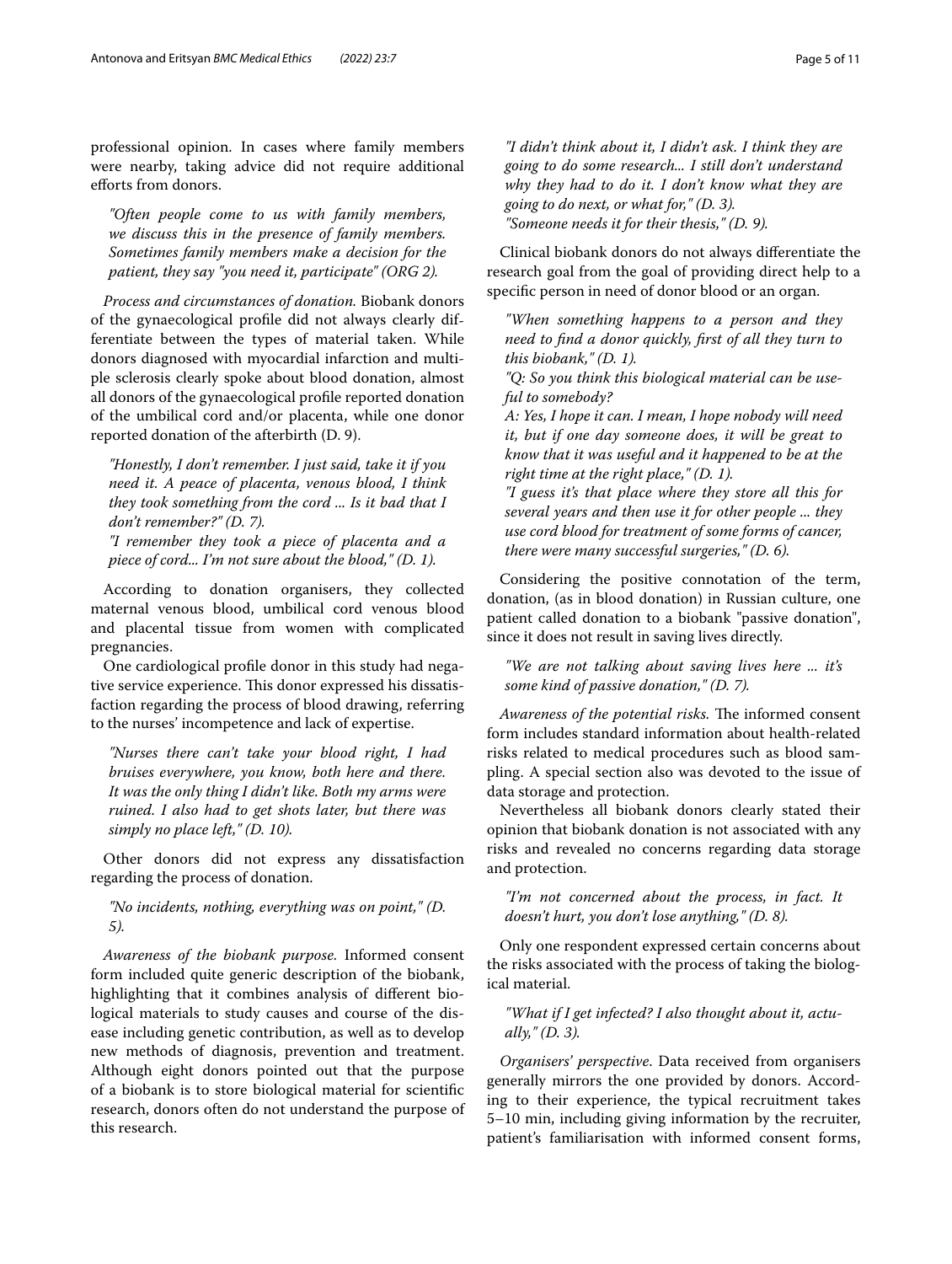and questions and answers. Patients might not read forms carefully but mainly browse through them. Questions, if any, were mainly related to the procedural aspects of the study (timeframe and concrete tests).

II. Biobank donation motivators

The majority of the patients had not previously considered becoming donors; they made a spontaneous decision and, therefore, found it difficult to identify any predominant motivation.

*"Q: What was the main reason you agreed to donate your biological material for research purposes? A: No reason, I just agreed, that's it... It was purely spontaneous," (D. 10).*

"There was no special reason. They offered to do it *and I agreed," (D. 11).*

*Intrinsic motivation.* The donors who mentioned the presence of intrinsic motivation most often cited certain forms of prosocial motivations; moreover, the respondents frequently mentioned several co-existing motives without distinguishing between them. Altruism (desire to help other people) and collectivism (desire to help the community) were the most frequently reported motivations for donation:

*"If I don't need it, maybe someone else will ... I'll do a good thing for somebody," (D. 1). "Why not ... if it is benefcial to society," (D. 1). "Besides, it may help people fnd out how to fght this* 

*disease," (D. 3).*

In some cases, respondents indicated that either science or the healthcare system are the main benefciary of their donation:

*"It will help to develop our healthcare ... I don't mind if it's useful for some research," (D. 2). "It's useful, it helps to develop science ... why not contribute to the development ..." (D. 9).*

One donor also indicated that she had donated because she perceived a need for such service:

*"You always see messages like 'Help save this child,' 'Save this child!' ... When you see mothers who face such a problem, you start praying that the same doesn't happen to your family. And if you can do something to prevent it, then why not," (D. 1).*

Indirect reciprocity, defned as a "response to or anticipation of an act in kind by a third party", was also a commonly cited motivator of donation behaviour. One donor indicated that she had donated out of gratitude (upstream reciprocity) after her family member and she, herself, had received medical treatment or lost their loved ones:

*"If I can help someone, I will do it with great pleasure, because I know how hard it is to lose your loved ones ... My son also has a severe heart defect, he had undergone surgery," (D. 13).*

Some donors indicated that their donation behaviour was encouraged by other sources of intrinsic motivation. In particular, they cited feeling good about themselves (i.e., to enhance their self-esteem) after donation:

*"I even thought, later, what a good thing I'd done," (D. 7).*

"There was awareness that I contributed to the *development of science," (D. 2).*

And they were satisfying their curiosity about the donation process (i.e., an impulse to investigate, observe, or gather information, particularly when the experience is novel or interesting):

*"I'm always curious to try something new," (D. 1). "I am always ready for new experiences," (D. 3).*

Two donors indicated personal values as their motivation to donate:

*"Tis is such a noble goal that few people would give up," (D. 2). "I had already made a decision that I would become a donor in any case," (D. 1).*

Four donors reported donating because of perceived social norms. Even though donation to a biobank is a relatively new social phenomenon, respondents could relate it to a broader range of actions classifed as prosocial behaviour. Thus, several donors were motivated to donate because blood donation was widespread among their friends and/or family:

*"My friends and relatives ... they donate blood regularly ... I can't be a blood donor but at least my pregnancy could help someone," (D. 1). "My father has received an award for being a blood donor for many years, and my cousin too," (D. 3).*

Donors indicated that they were encouraged to donate by other signifcant people or felt social pressure to donate (subjective norms).

*"I was talking to my sister ... she said it (blood) replaces itself," (D. 3).*

*"Everyone tells me, 'You did the right thing!' " (D. 5). "My husband is a physicist, he also studies medicine and he understands all this ... My husband is a scientist, he has been doing research all his life, he probably needs it, so I believe him," (D. 12).*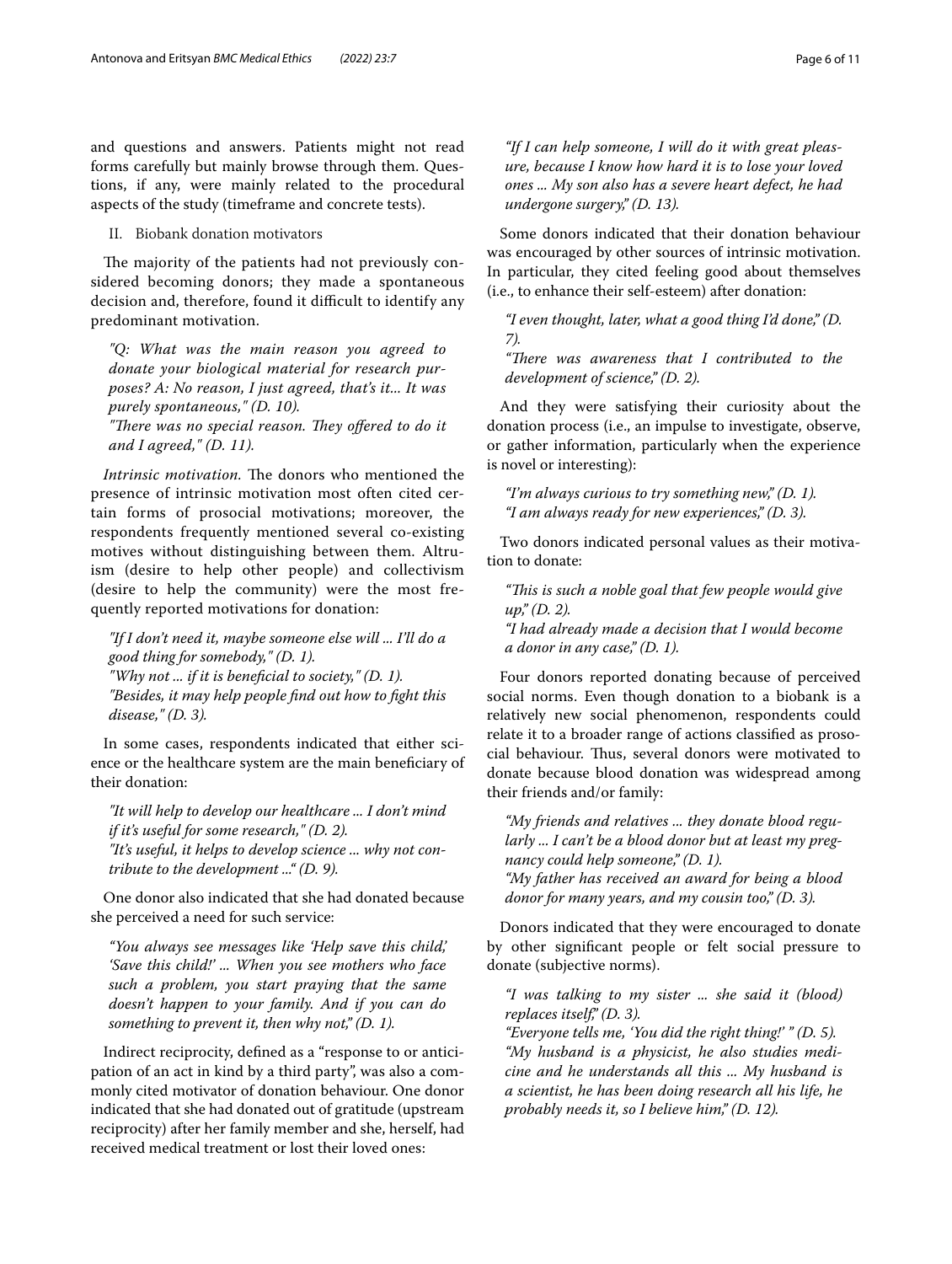The study results allowed us to identify two categories of motives that were not included in the list proposed by Bednall and Bove  $[25]$  $[25]$ . They are unwanted / low-value gifts and the level of trust in healthcare and a particular physician.

Five donors summarised their motive for making a donation in a sentence "I don't need it." In cases where pregnant women donated their placental tissue, they could perceive it as "waste material" of no particular signifcance [[15\]](#page-9-11) which is removed during medical interventions and usually disposed of.

Thus, donation to a biobank may be perceived as obtaining additional benefts for someone without any additional costs to oneself.

*"You don't need it anyway. You will throw it away otherwise," (D. 1). "I just don't need it ... if someone needs this material, let them take it," (D. 6).*

In some cases, a high level of trust in biomedical research, healthcare, and particular physicians can encourage people to decide to become biobank donors. Patients delegate to their doctor the duty to analyse data about the importance and safety of the biobank donation and make a positive decision based on this analysis and the level of trust in their doctor.

*"I understood that they were going to use it for some good purpose, it was enough for me because I trust my doctor," (D. 1).*

*"I believe they won't deceive me, they won't remove my organs or anything," (D. 3).*

*"I decided to give them a chance, I just thought I could trust them," (D. 7).*

Several respondents  $(n=6)$  answered the question about motivation, saying the same phrase: "if it has to be done, it has to be done" or "it's not a big deal" (like here "it's not a big deal to me, if they need this material, why not?" (D. 6)). In Russian, it is a set expressions that can be explained as a willingness to comply with some external requirements or requests without delving deeper into the matter.

*Incentives*. Biobank donors mostly stated that they had received no rewards or direct benefts in the form of financial rewards, time off work or gift items for making donations:

*"They told me at the very beginning, there are no benefts... the doctor warned me there would be no compensation, no incentives at all," (D. 5). "I think no, I understood it was a voluntary donation without any incentives," (D. 6).*

However, some of the biobank donors either found it difficult to answer the question about incentives or pointed out some benefts for themselves, mainly in the form of health checks that are free and not time-consuming.

*"A full check-up ... I wouldn't have done a check-up myself otherwise," (D. 4).*

*"... to do a full check-up. It's rather expensive nowadays ... And they told me it was free there ... to examine my health ... just for myself ... It would be stupid to refuse," (D. 5).*

One donor indicated perceived health benefts—a belief that blood donation will provide positive health efects.

*"When you donate blood, it replaces itself later. It's good for your health," (D. 3).*

Several donors who answered the question "Do you want to know how your samples and information are being used?" expressed their interest in obtaining the results of the research.

*"I think everyone is interested. I'd like to know," (D. 3).*

Nevertheless, patients demonstrated rather moderate interest in receiving feedback on the results of their participation in the biobank.

*"I don't want to impose myself... What's there?" (D. 2).*

*"It would be interesting but it's not my area of expertise, so I probably won't understand anything," (D. 9). "I think they include this information into your medical history and your physician reads it later," (D. 5). "As for now, it is still being developed, I think. I don't know what they are going to do next," (D. 6). "It was more important to me to have a healthy baby," (D. 7).*

It should be noted that some donors emphasised that they were interested in obtaining only their results, rather than results concerning other people.

*"My results, not someone else's," (D. 12). "I'd like to know about my blood values," (D. 11).*

It was the lack of personalised data that patients used as the main reason for not being interested in obtaining research results.

*"What kind of results? Why should I be interested in this? Why are heart attacks more common in people with brown eyes than in people with blue eyes?" (D. 10).*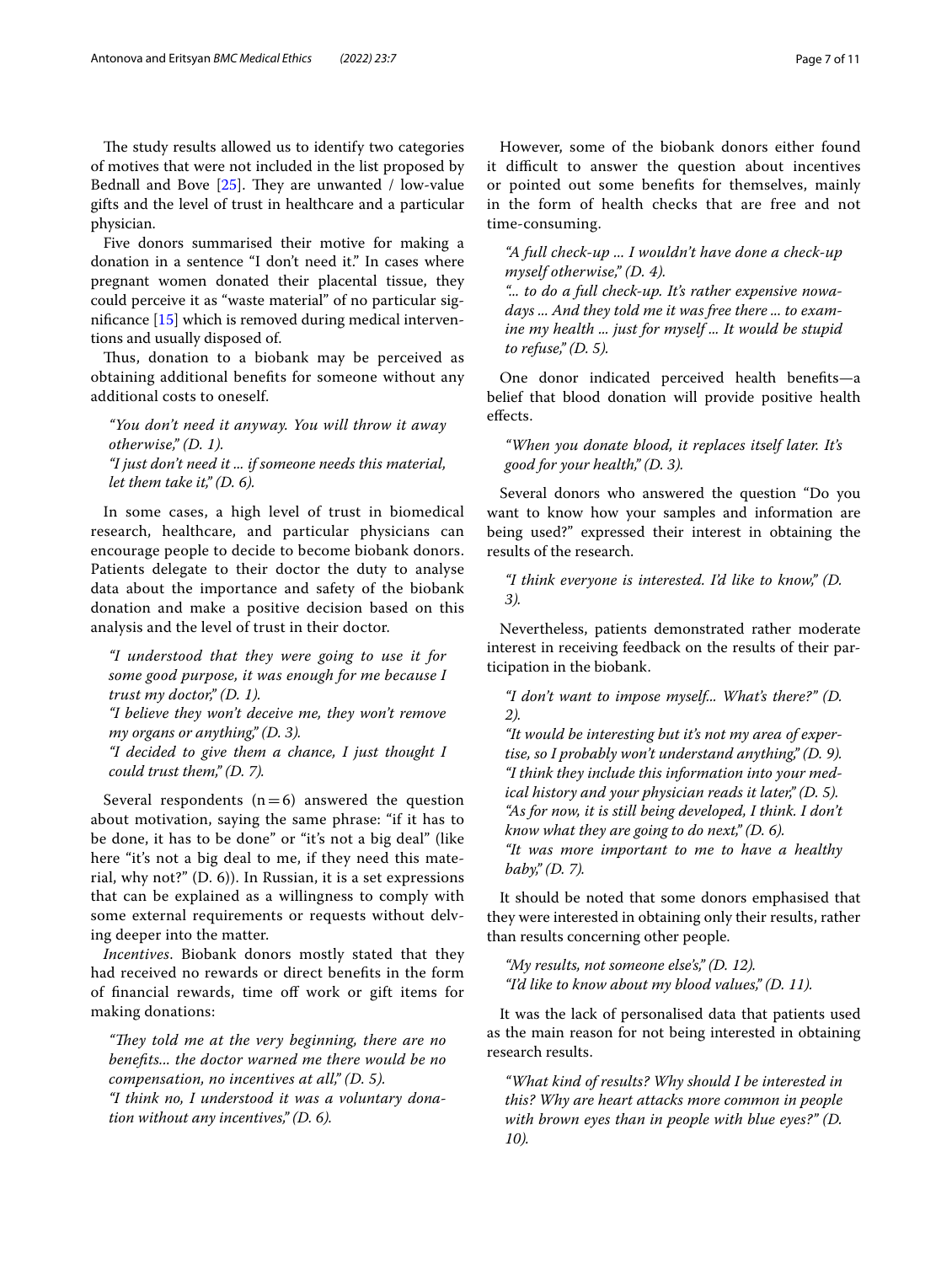One respondent indicated that he had become interested in research results long after making the decision on becoming a donor and the donation itself.

*"But now I've started asking questions like, 'What is the purpose of all this? What is going to come out of it?' " (D. 3).*

*Organisers' perspective.* Again, data received from organisers mostly agree with one provided by donors. Despite the fact that patients usually heard about the biobanks for the frst time while being asked to donate, the overall majority agreed. And it seemed natural and ordinar for organisers. Two predominant motives for the agreement were mentioned. The first one is the incentive motivation in the form of additional, otherwise costly check-ups and organisers specifcally emphasised it.

*Q: Where there any reactions - surprise, irritation….? R: no, the surprise is that all this is free for them Q: ah ... they are surprised that it is free? R: yes, "I really have to pay?" - "Really?", "really?" - "really!"," (ORG 2). "…they receive a complete medical examination that they would not have received in life," (ORG 3).*

The other motivation wasn't pronounced by donors, but was perceived as an important one by some organisers is the moral obligation (as a kind of personal value according to Bednall and Bove classifcation [\[25\]](#page-10-6)), to participate in research for patients receiving medical aid in organisations which have a status of "research institute".

"They realize they are in a research institute. ... yes, they are immediately calm, they understand what is needed for science" (ORG 1).

# **Discussion**

The study results indicated that unlike patients in many Western countries [\[26–](#page-10-7)[29\]](#page-10-8) donors of a clinical biobank in Russia do not express negative attitudes towards biobanking and do not voice any fears or concerns related to the genetic research. The donation organisers also confirm the absence of any comprehensive difficulties related to the recruitment of donors. We believe this might be due to lack of public discussion of biobank idea in Russia – the recruitment process might be frst time when participants heard about biobanks.

Some authors believe that informed consent does not serve to protect the interests of donors to the full extent, since donors rarely, if ever, read it and use the information obtained from it  $[16]$  $[16]$  $[16]$ . A systematic review of the studies, discussing the informed consent processes in human genetic studies [[30\]](#page-10-9), revealed that about 93% of participants spend less time reading their informed consent form than the minimum estimated reading time. They did not read its sections carefully and, consequently, did not always comprehend its contents. E. Jacquier et al. found that most of the informed consent forms were too complex to be fully understood by most of the potential research participants [\[31](#page-10-10)]. In the systematic review, focused on the biobank participants, D'Abramo et al. [[13](#page-9-9)] have also found lack of recall and understanding of the informed consent form. The findings of the current study have shown similar results. The main reasons for reading the informed consent form cursorily were directly related to the clinical type of biobank donation. First, donors do it along with signing multiple medical documents that are related to treatment and associated with more serious risks; second, their physical condition and state of mind are afected by an illness and the treatment process.

European studies show that participants are motivated to do good deeds by helping researchers, patients, and doctors [[32\]](#page-10-11). According to the review data, obtained by D. Budimir and her colleagues [[33\]](#page-10-12), many potential donors often fail to comprehend the purpose of a biobank and its research objectives, but are eager to become donors. This phenomenon has been confrmed in our study as well.

Respondents generally make a donation decision independently, although the opinion of signifcant others stimulates them when they make such a decision. In the case of pregnant women, a partner's approval is an important factor encouraging the donation decision, which can be explained by the desire to share responsibility for the possible risks to the health of the child with the father.

Overall as we expected motivation for biobank donation to large extend comparable to those of blood donation  $[25]$  $[25]$  $[25]$ . The main motivators for donating to the biobank were prosocial motivation, indirect reciprocity, intrinsic motivation (to enhance their self-esteem or satisfy their curiosity about the donation process), and personal values. Donors' motivation to receive additional check-up options as a form of incentive motivation was perceived as predominant by donation organisers. This finding might be ethically challenging given a high chance for receiving incidental fndings, especially with particular methods and populations [\[34\]](#page-10-13). In our study, "full check-up" was not perceived as a potential risk by organisers or donors, which might be attributed to the novelty of such practice in Russia.

However, several additional types of motives have been identifed. First, donating "waste" biological materials (e.g. placental tissue) can be regarded by some donors as an unwanted/low-value gift [\[9](#page-9-15)]. Participation in the research in this case could be hampered only by procedural aspects (especially by time costs), which are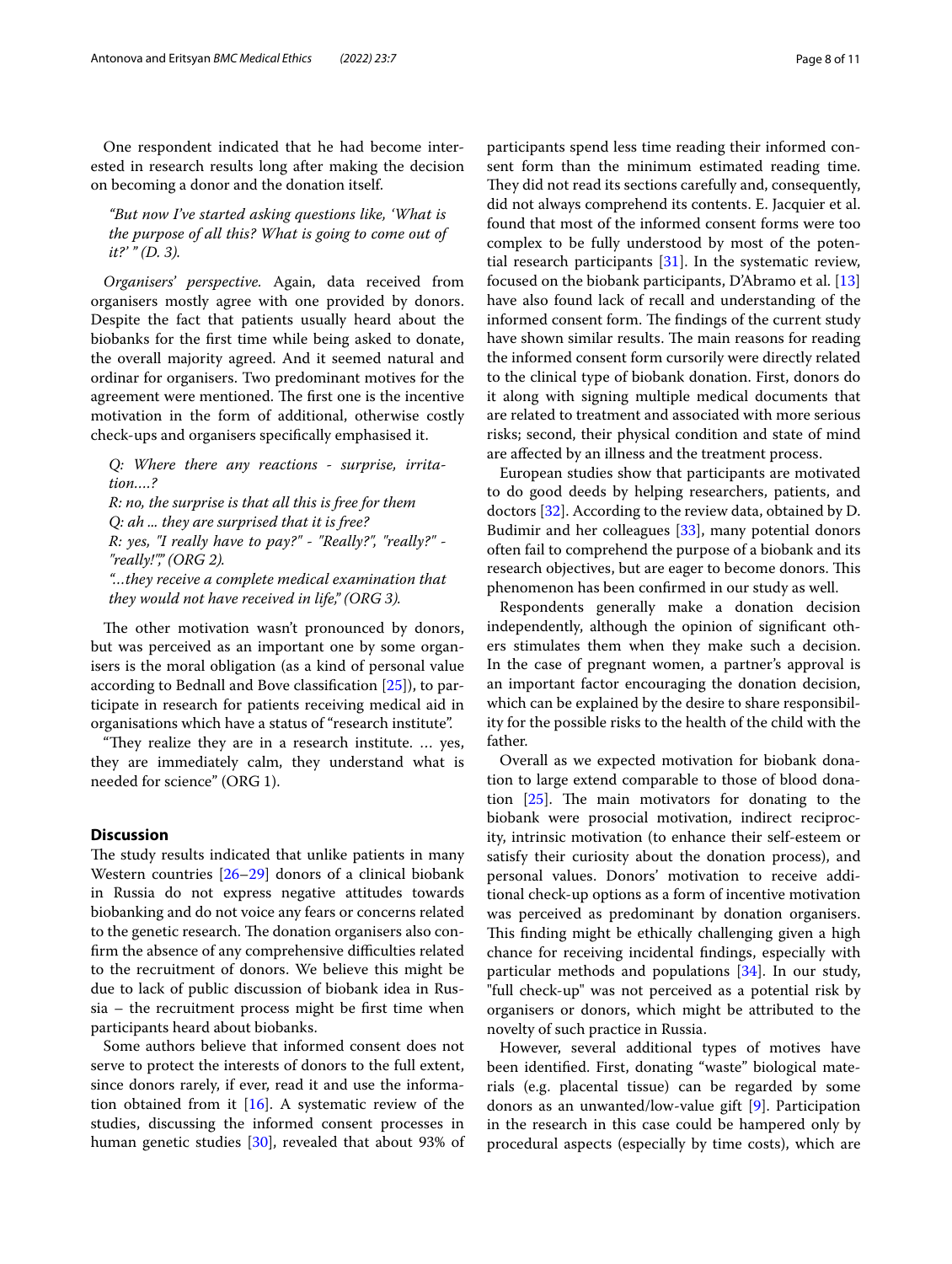neutralised by the conditions of a hospital stay. Second, a high level of trust in biomedical research, medicine and a certain physician can contribute to the positive decision to donate. In this case, patients use their trust to those institutions as a shortcut to the decision-making and transfer it to the biobank.

Our study has revealed that patients insufficiently diferentiate between the actual clinical and research objectives of biobanking. Not all the donors clearly comprehended what are the outcomes of biobank, being more interested in obtaining the results of personal medical examination. A systematic analysis by Nobile et al. [[35\]](#page-10-14), indicated that the process of making a decision on biobank donation often linked to the expectation of personal beneft, through health-related information (or health check)—is recognised by some authors as a therapeutic misconception. As of now, the scientifc literature has relatively little data on the phenomenon of therapeutic misconception (or its equivalent in the context of genetic studies—diagnostic misconception), insofar as making a biobank donation decision is concerned. However, the magnitude of this phenomenon is an important ethical concern, as misconceptions can lead to the formation of distorted motives to donate. Thus, it remains an open question, whether the expectation of a health check, when donating to a biobank, is a manifestation of therapeutic misconception or a type of incentive. It is especially interesting, in light of the fact that the donation organisers, themselves, are confdent that biobank donation is a unique opportunity that patients should use.

Our study also identifed a phenomenon that can be described as a "benefciary for others misconception" i.e., an unrealistic expectation that donation could give instant advantages to a particular third person. Such a misconception might be facilitated by the fact that the term "donation" itself, as applied to biobanking, draws upon the positive connotation of the term "donation" used in other contexts (e.g., blood donation), which is widespread in Russia. Therefore the prosocial motivation of some donors might be based on the wrong understanding of the biobank functioning. This appears to be a promising topic for further study.

We can, therefore, conclude that the process of deciding on donation to a clinical biobank can take a short time and be based on several factors: the attitude to donation in general; confdence in medicine, a particular hospital or physician; and risk assessment. Certain ethical risks arise from the fact of a donor having to make a decision while undergoing medical treatment, since a patient has to simultaneously make treatment-related decisions that are more personally important and have a higher priority. This distorts the process of making a decision to donate, or prompts making a biobank donation without proper consideration.

Several practical implications could be proposed based on this analysis. First, the content of informed consent in settings where the idea of biobank is relatively novel should be elaborated. Particularly it should ensure to provide correct ideas about the biobank, including how soon and which way society and other patients might beneft from its activity and for how long the specimen would be stored. Second, while patients worldwide might indeed consider additional check-up as an attractive incentive, it should be proposed together with the proper discussion of risks and management of incidental fndings. Risks of potential receiving of incidental fndings should be adequately communicated to potential donors alongside potential benefts [\[36\]](#page-10-15). Overall, since the decision of clinical biobank donor is facilitated through established rapport with the healthcare setting and is distorted via being done together with clinical decision, special efforts should be made to ensure the informed consent quality. Provision of more interactive forms of informed consent materials [\[37\]](#page-10-16), providing time breaks between diferent medical-related decisions, and introduction of short quizzes to test participants' understanding might be potentially good solutions.

Our study has several limitations. First, it included only those patients who agreed to become biobank donors so we see only the perspective of such patients, but not of those who refused. According to donation organisers, only a small number of potential donors refuse to donate biomaterials to a biobank. Unfortunately, no information about the reasons for such decisions has been collected nor by those who recruit, nor by institutions. However, the perspective and decision-making specifcs of those who decline are of considerable interest. Second, this study was based on the data obtained from three groups of patients with diferent nosology. We were able to identify only some diferences between these groups—in particular, the shared decision-making of pregnant women and their partners, and, also, the attitude of pregnant women to the biomaterial that is perceived by them as an unwanted gift, that will anyway be taken and otherwise would simply be disposed of. There is a reason to assume that the characteristics of the disease, the types of manipulations carried out and the social characteristics of patients can infuence the process and the result of their donation decision—the research in this sphere might be extremely promising. However, to our best knowledge, it is the frst study conducted in Russia focused on the process and factors of making a decision to donate to a biobank among various groups of patients.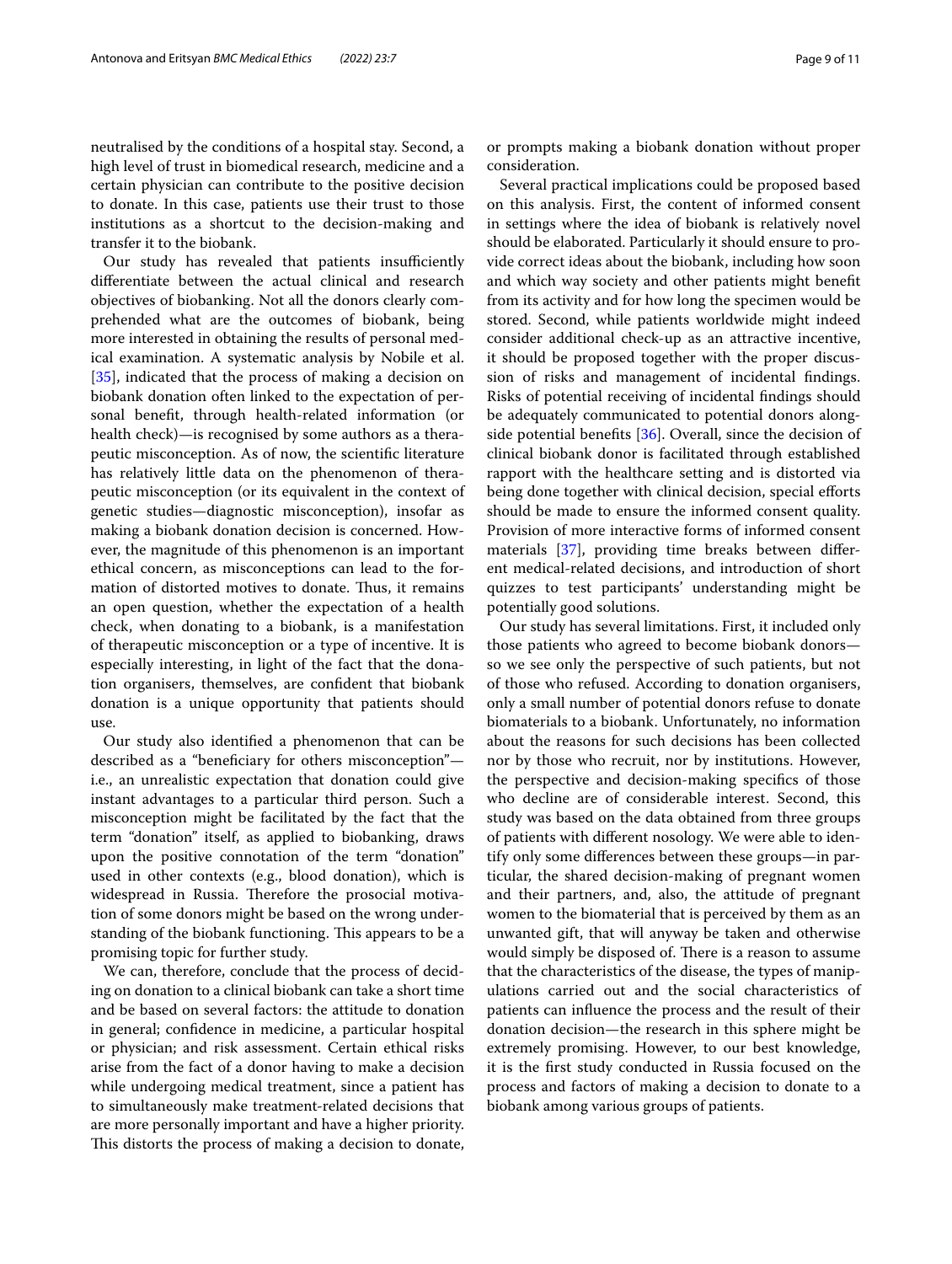# **Conclusion**

Patients recruited to a clinical biobank in Russia have virtually no concerns as to the storage of their biomaterials, unlike patients in many other Western countries. The decision on donation is mainly motivated by prosocial attitudes and other factors that are similar to the motivating factors of blood donation. Our study identifed that there is a misconception, based on the unrealistic hope that donation could give instant advantages to a particular third person, in the same way as donating blood might help a person in need of blood transfusion. An additional factor contributing to donor consent, is the notion that materials coming to a biobank are an undesirable or lowvalue gift, and that they would otherwise be disposed of. The fact of going through inpatient treatment can make the process of obtaining the consent more ethically problematic, since, frstly, it is often accompanied by making decisions concerning other medical procedures which are directly related to a patient's health and are more personally signifcant, and, secondly, the consent is facilitated by a patient's trust in the hospital's medical personnel that recruits donors to a biobank. Using additional check-ups as an incentive motivation might be suboptimal from the ethical perspective. Improving quality of decision-making and informed consent process among clinical biobank donors requires additional actions especially in settings where awareness about biobank is low.

## **Supplementary Information**

The online version contains supplementary material available at [https://doi.](https://doi.org/10.1186/s12910-022-00743-6) [org/10.1186/s12910-022-00743-6](https://doi.org/10.1186/s12910-022-00743-6).

<span id="page-9-14"></span>**Additional fle 1:** The interview guides.

#### **Acknowledgements**

The authors wish to thank all participants in this project for their time and interest and the anonimous reviewers for the insightful comments.

#### **Authors' contributions**

NA was responsible for the data collection and analysis and wrote the frst draft of the manuscript and contributed to study design. KE was responsible for study design and contributed to data analysis and all drafts of the article. All authors read and approved the fnal manuscript.

#### **Funding**

(1) The design of the study and collection of data were supported by a grant from the Russian Science Foundation (Project No. 14-50-00069), St. Petersburg State University. (2) Analysis, interpretation of data and writing this manuscript were supported by National Research University Higher School of Economics (project "Socio-cognitive analysis of decision-making: modern models, their analysis and application").

#### **Availability of data and materials**

The datasets generated and/or analysed during the current study are not publicly available due to confdentiality requirements, but are available from the corresponding author on reasonable request.

### **Declarations**

#### **Ethics approval and consent to participate**

Research have been performed in accordance with the Declaration of Helsinki. This study was approved by the Ethics Committee of D.O. Ott Scientifc-Research Institute of Obstetrics and Gynecology of RAMS, St. Petersburg, Russia. All participants were informed about the study's objective, the voluntary nature of participation, and the right to refuse participation at any time. We obtained written informed consent before the interview with the participant's signature. Informed consent was obtained from all participants. There were no participants under 16 years old in the study.

## **Consent for publication** Not applicable.

#### **Competing interests**

The authors declare that they have no competing interests.

#### **Author details**

<sup>1</sup>The Institute of Psychology, Herzen State Pedagogical University of Russia, 48, Moika Emb., Saint Petersburg, Russia 191186. <sup>2</sup>HSE University, 55/2 Sedova street, St. Petersburg, Russia 198099.

Received: 4 August 2021 Accepted: 7 January 2022 Published online: 29 January 2022

#### **References**

- <span id="page-9-0"></span>1. Riegman PH, Morente MM, Betsou F, de Blasio P, Geary P. Marble Biobanking for better healthcare. Mol Oncol. 2008;2(3):213–22.
- <span id="page-9-1"></span>2. Thompson SG, Willeit P. UK Biobank comes of age. The Lancet. 2015;386(9993):509–10.
- <span id="page-9-2"></span>3. Hawkins AK. Biobanks: importance, implications and opportunities for genetic counselors. J Gen Couns. 2010;19(5):423–9.
- <span id="page-9-3"></span>Rebulla P, Lecchi L, Giovanelli S, Butti B, Salvaterra E. Biobanking in the year 2007. Trans Med Hemotherapy. 2007;34:286–92.
- <span id="page-9-4"></span>5. Zielhuis GA. Biobanking for epidemiology. Public Health. 2012;126(3):214–6.
- <span id="page-9-5"></span>6. Solbakk JH, Holm S, Hofman B. The ethics of research biobanking. Dordrecht: Springer; 2009.
- 7. Lenk C, Sandor J, Gordijn B. Biobanks and tissue research: the patient, the public and the regulation. Dordrecht: Springer; 2011.
- 8. Widdows H, Cordell S. The ethics of biobanking: key issues and controversies. Health Care Anal. 2011;19:207–19.
- <span id="page-9-15"></span>9. Locock L, Boylan AMR. Biosamples as gifts? How participants in biobanking projects talk about donation. Health Expect. 2016;19(4):805–16.
- <span id="page-9-6"></span>10. Malsagova K, Kopylov A, Stepanov A, Butkova T, Sinitsyna A, Izotov A, Kaysheva A. Biobanks—A platform for scientifc and biomedical research. Diagnostics. 2020;10(7):485. [https://doi.org/10.3390/diagnostics1007](https://doi.org/10.3390/diagnostics10070485) [0485](https://doi.org/10.3390/diagnostics10070485).
- <span id="page-9-7"></span>11. Dive L, Critchley C, Otlowski M, Mason P, Wiersma M, Light E, Stewart C, Kerridge I, Lipworth W. Public trust and global biobank networks. BMC Med Ethics. 2020;21:73.
- <span id="page-9-8"></span>12. Hansson MG. Ethics and biobanks. Br J Cancer. 2009;100:8–12.
- <span id="page-9-9"></span>13. D'Abramo F, Schildmann J, Vollmann J. Research participants' perceptions and views on consent for biobank research: a review of empirical data and ethical analysis. BMC Med Ethics. 2015;16(1):60.
- <span id="page-9-10"></span>14. Global Biobank Directory, Tissue Banks and Biorepositories. [https://speci](https://specimencentral.com/biobank-directory/) [mencentral.com/biobank-directory/.](https://specimencentral.com/biobank-directory/) Accessed 30 Sept 2018.
- <span id="page-9-11"></span>15. Lipworth W, Forsyth R, Kerridge I. Tissue donation to biobanks: a review of sociological studies. Sociol Health Ill. 2011;33(5):792–811.
- <span id="page-9-12"></span>16. Hoeyer K. The ethics of research biobanking: a critical review of the literature. Biotechnol Genet Eng Rev. 2008;25(1):429–52.
- <span id="page-9-13"></span>17. Reznik ON, Kuzmin DO, Skvortsov AE, Reznik AO. Biobanks are an essential tool for transplantation. History, current state, perspectives. Russ J Transplantol Artif Organ. 2016;18(4):123–32. [https://doi.org/10.15825/](https://doi.org/10.15825/1995-1191-2016-4-123-132) [1995-1191-2016-4-123-132](https://doi.org/10.15825/1995-1191-2016-4-123-132).